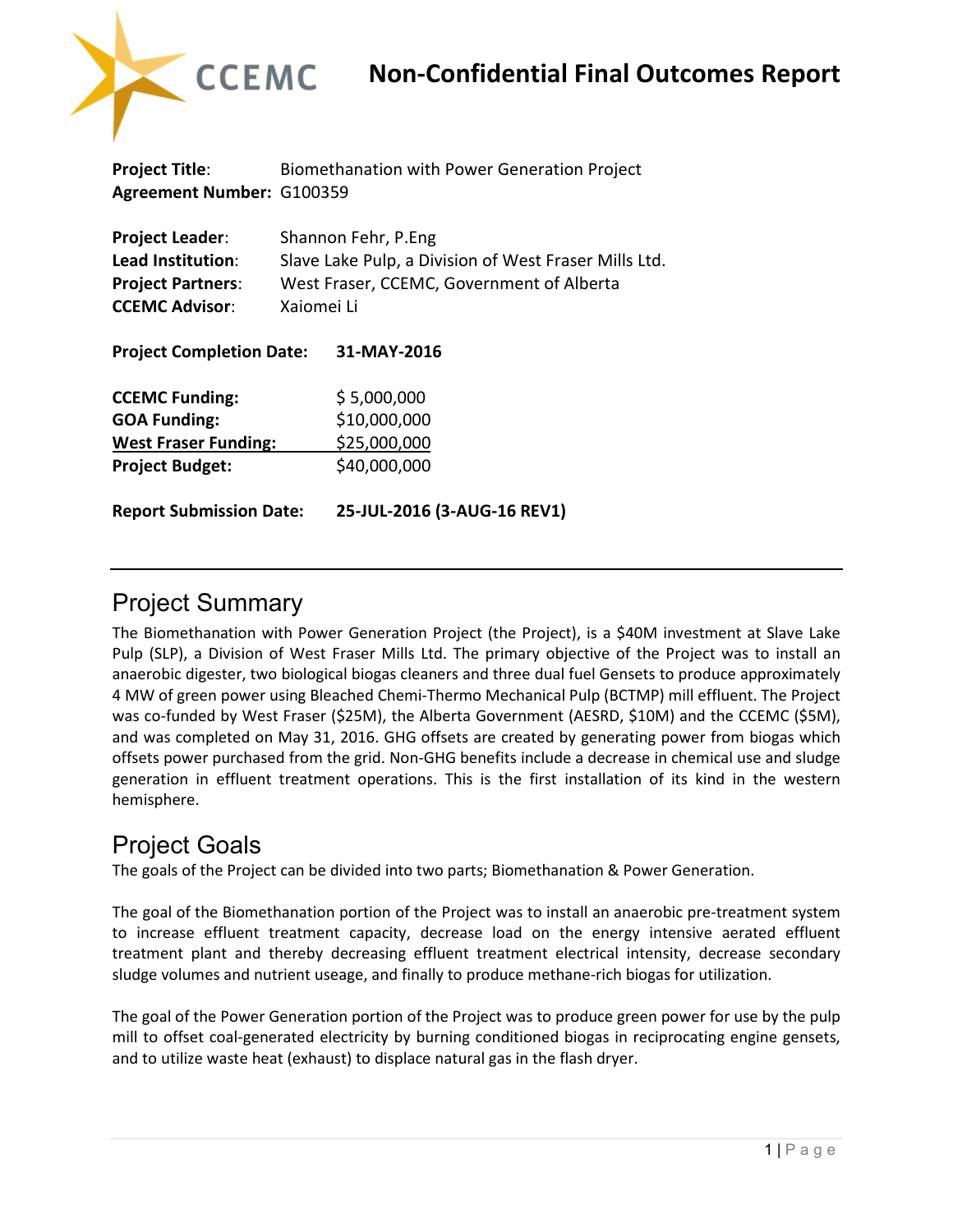# **CCEMC** Non-Confidential Final Outcomes Report

The primary goals of this new and novel Project were to decrease SLP's electrical and GHG intensities and improve the economic competitiveness of SLP in the global BCTMP market, which is significantly trade exposed.

#### Project Execution

The definition phase of the Project was extensive and included bench, lab and mill-scale pilot testing, visits to operating facilities in China, Thailand and Canada, a comprehensive open-bid process for the two major Project contracts, preliminary and detailed engineering by West Fraser and third-party engineering firms, and contract development phases prior to final Project approval by West Fraser.

The Project was executed in three major parts; the Biomethanation Project was awarded to a single EPC (Engineering, Procurement, Construction) vendor who installed a low-rate anaerobic digester, two biological biogas cleaners, one biogas incinerator and required auxiliaries. The Power Generation facility was awarded to another EPC vendor who installed the Gensets, a custom designed power plant structure and auxiliaries. Finally the Balance of Plant (BOP) was managed by West Fraser including site preparation and access, interconnecting process lines and utilities to both EPC plants, biogas conditioning systems, medium-voltage electrical system upgrades, and controls systems.

Commissioning of the new facility was staged, starting with the anaerobic digester. The large volume reactor took 1 year to construct and then required a 6 month period to ramp and stabilize operation, which started in September 2014. Next the Power Generation facility was completed and commissioned in September 2014. The biogas scrubbing systems were subject to construction delay and were commissioned one year late in December 2015. Commissioning of the Gensets on biogas followed and extended into 2016. The Project was completed in May 2016 and is currently in operation.

### Project Achievements

The anaerobic digester has been ramped to 85% of total influent flow and is meeting the design efficiency of 65% soluble chemical oxygen demand (COD) reduction. Biogas production is on target and scrubbed biogas contains the expected 60% methane content. A technical paper was written on the first 6 months of digester operation called "SLAVE LAKE PULP BIOMETHANATION WITH POWER GENERATION PROJECT", Bertoldo et. al, 2015 and presented at the PacWest Technical Conference.

The biogas cleaners are operating and have achieved 99.9% or greater H2S removal efficiency. Biology based biogas cleaning technology is well suited to facilities that operate biological effluent treatment systems, generate no waste and have very low operating costs. Overloading of the biogas cleaners has resulted in lower than planned utilization arising in-part from more frequent than planned cleanings. A technical paper was written on the first 6 months of biogas cleaner operation called "BIOGAS TREATMENT AND UTILIZATION FOR SLAVE LAKE PULP BIOMETHANATION AND POWER GENERATION PROJECT", Fehr et. al, 2016 and presented at the PacWest Technical Conference.

Green power generated from biogas averages 3.5 MW to 4.5MW depending on pulp mill operation (grade) and can be as high as 6 MW. Trials for use of gensets exhaust in the flash dryers were successful in reducing natural gas consumption but resulted in impacts to final product quality. It is expected that heat recovery economics will be more favourable when natural gas price increases.